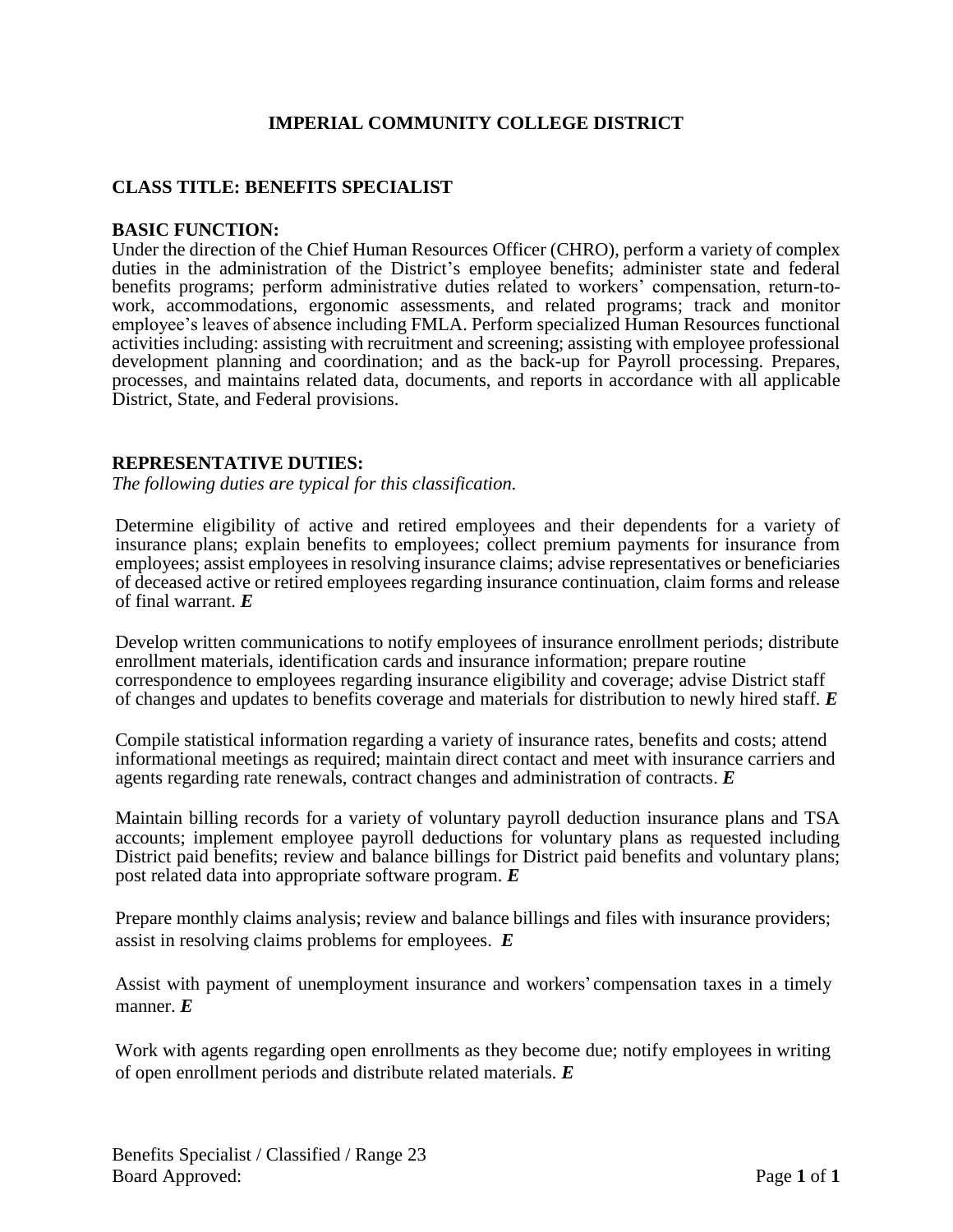Provide assistance to employees regarding tax sheltered annuities; assist as necessary the implementation of employee payroll deductions for annuities as requested; assemble earnings data from payroll records for insurance agencies; conduct reconciliation and payment of employee contributions on monthly company billings. *E*

Maintain billing records for a variety of voluntary payroll deduction insurance plans; supervise reconciliation and payment of employee contributions. *E*

Provide periodic employee orientation at colleges and the district office; update employee benefit information packets as necessary to incorporate newly negotiated benefits or benefit contractual changes. *E*

Serve as the alternate representative to the appropriate insurance administrator in the absence of the authorized representative; serve as a contributing member and resource for the Health and Welfare committee; assist in compiling information, developing agenda and presentation of written and oral material to the committee. *E*

Perform a variety of personnel and clerical duties related to workers' compensation claims. *E*

Perform workers' compensation, return-to-work and related programs case management duties; provide information to employees regarding workers' compensation benefits; participate in accident investigations of reported employee injuries. *E*

Prepare and file workers' compensation claims; prepare statistical analysis of workers; compensation claims experience as requested; perform follow-ups on workers' compensation claims as necessary. *E*

Maintains all employee leaves of absence (LOA) files, and submits absence reports to the appropriate employee/supervisor, Worker's Compensation carrier, etc.). Maintains files of all confidential medical records, excluding onboarding documents, and coordinates all return-towork (RTW) programs or work restrictions /requests for accommodations with the employee and supervisor(s). Makes recommendations related to LOA risks and costs, worker safety, RTW plan efficiencies and overall program effectiveness. *E*

Assists employees with ergonomic assessments. Coordinates with departments in implementing ergonomic recommendations and providing ergonomic work stations for employees. *E*

Serve as a contributing member and resource for the Professional Development Committee. Assist with coordinating professional development activities for employees. *E*

Assist as back-up to payroll processing as required. *E*

Provide assistance to HR staff in the recruitment and screening process as needed.

Assists in conducting a variety of employment-related research; compile data and compose correspondence and reports. Assist with special projects, provides clerical support to overall administration of Human Resources function. Performs related duties as assigned.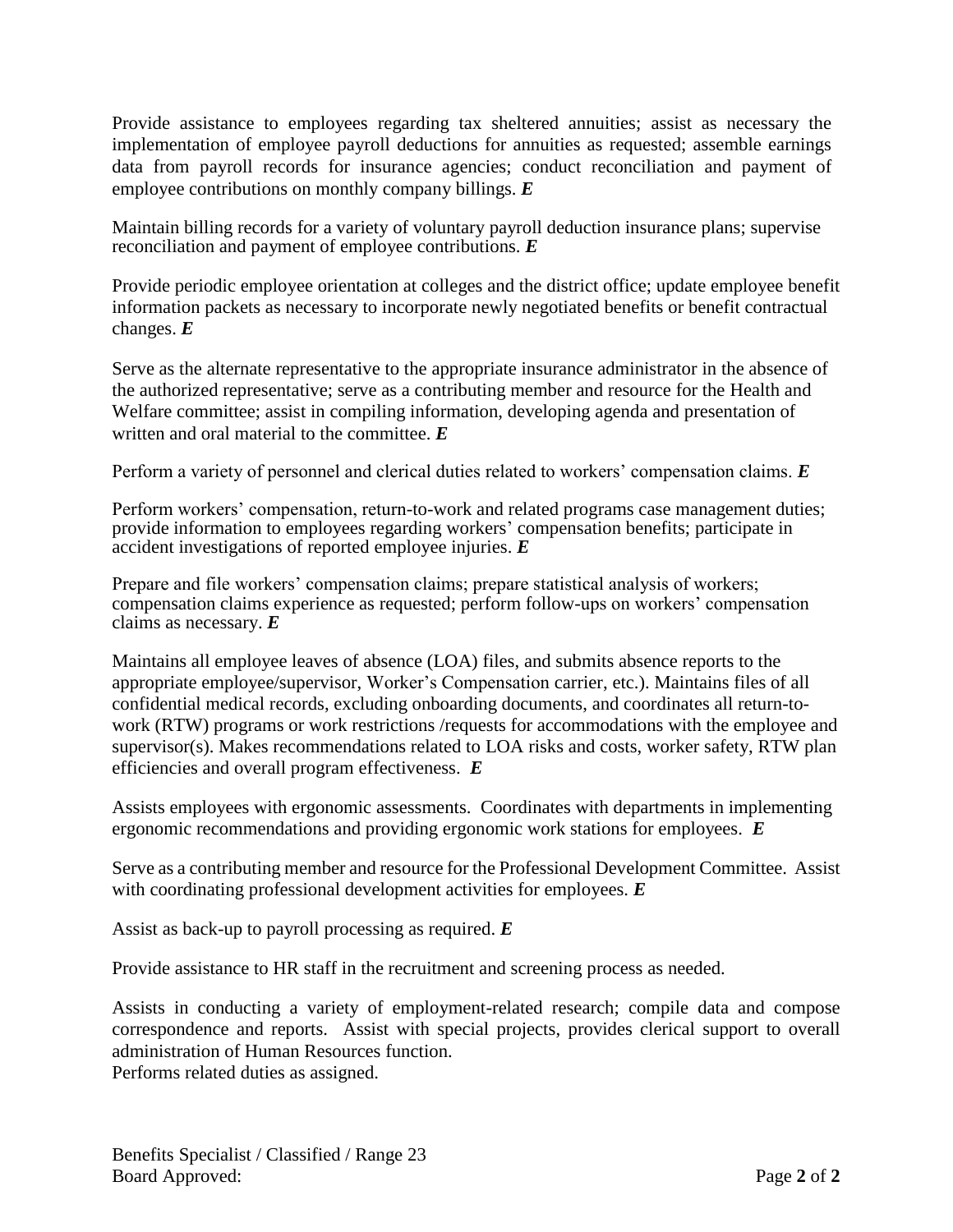# **KNOWLEDGE AND ABILITIES:**

### **Knowledge of:**

- Health, dental, vision, life, employee assistance, and disability plans.
- District policies regarding employee and retiree benefits.
- Laws, rules, regulations relating to assigned activities including benefits, FMLA, COBRA, short and long term disability, workers' compensation, and retirement.
- American Disabilities Act and accommodation process.
- Basic math computations
- Interpersonal skills such as tact, patience and courtesy.
- Operation of a computer and assigned software.
- Record-keeping techniques.
- Oral and written communication skills.
- Modern human resources office functions, practices, and procedures.
- HRIS and payroll systems.

#### **Ability to:**

- Effectively use time management principals and balance competing priorities.
- Take initiative and exercise appropriate discretion.
- Learn, interpret and apply rules, regulations and policies regarding human resources.
- Learn and comprehend insurance plans.
- Operate a computer to enter data, maintain records, and generate reports.
- Establish and maintain cooperative and effective working relationships with others.
- Communicate effectively both orally and in writing.
- To complete assignments within specified deadlines accurately and efficiently.
- Work confidentially with discretion.
- Develop methods of efficient data collection and reporting.

**EDUCATION AND EXPERIENCE:** Any combination equivalent to: two years of college level coursework in human resources management, public administration or related field and two years of increasingly responsible clerical experience involving public contact, records maintenance, spreadsheet and database knowledge along with experience with HRIS system development and maintenance.

Prefer an associate's degree combined with a Human Resources certification (PHR or SPHR) and two years of experience in a human resources environment.

## **WORKING CONDITIONS:**

ENVIRONMENT: Office environment.